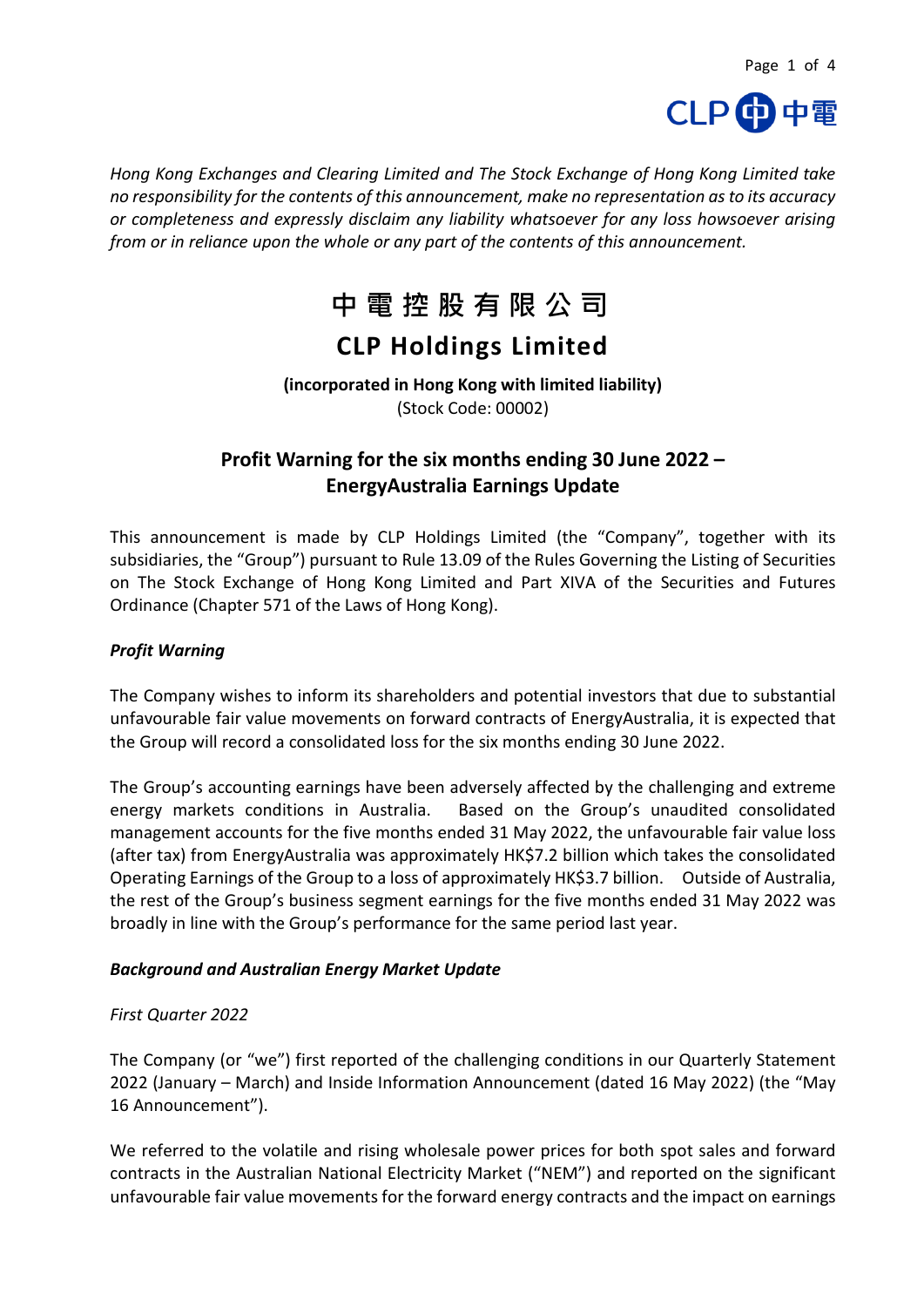(see extract below). Although these forward energy contracts are entered into by EnergyAustralia for economic hedging purposes, they do not qualify for hedge accounting treatment. We also explained that the unfavourable fair value movements represent the difference between the higher forward electricity prices now prevailing in the market and the prices that EnergyAustralia had previously committed to in its forward energy contracts (these forward sold contracts are out of the money).

The relevant statement in relation to the fair value movements in the May 16 Announcement was as follows:

*"Based on the CLP unaudited consolidated management accounts for the three months ended 31 March 2022, the fair value movements had an after tax negative impact of HK\$2.5 billion on the Group's Operating Earnings."*

These unfavourable fair value movements are characterised as accounting unrealised losses based on contract positions at a particular point in time and are subject to change (on a daily basis).

#### *Recent Market Update*

In recent weeks, the extreme and exceptional price surges and volatility have continued in the NEM driven by the confluence of the unavailability of major coal-fired power stations and high commodity prices. In response to these conditions, the Australian Energy Market Operator ("AEMO") imposed price caps for electricity spot prices in Queensland with an administered price cap of A\$300/MWh on 12 June and furthermore, on 15 June, the AEMO suspended the spot market in the NEM for the first time since its inception in 1998 because, in the view of AEMO, "it has become impossible to continue operating the spot market while ensuring a secure and reliable supply of electricity for the consumers". The market suspension is temporary and is being reviewed daily.

EnergyAustralia is focused on offering all available generation and energy to AEMO, while safely and diligently addressing issues that may impact on plant outages. This would be the best way to support EnergyAustralia's customers through these difficult supply conditions. So far, AEMO has been able to successfully operate the system to ensure supply has been maintained for all customers. Despite the market suspension, forward contract prices remain elevated as compared to historic levels.

#### *EnergyAustralia Earnings Update*

The exceptional prevailing market conditions described above, combined with operational conditions specific to EnergyAustralia, have led to significant and unfavourable impacts on its contribution to the Group's earnings in the short term.

#### *Unfavourable Fair Value Movements* – *Mark-to-Market Forward Energy Contracts*

Since our May 16 Announcement, the prices and volatility in the forward contracts have further increased. The after tax negative impact of the significant unfavourable fair value movements on the Group's Operating Earnings increased from HK\$2.5 billion for the 2022 first quarter to HK\$7.2 billion for the five months ended 31 May 2022.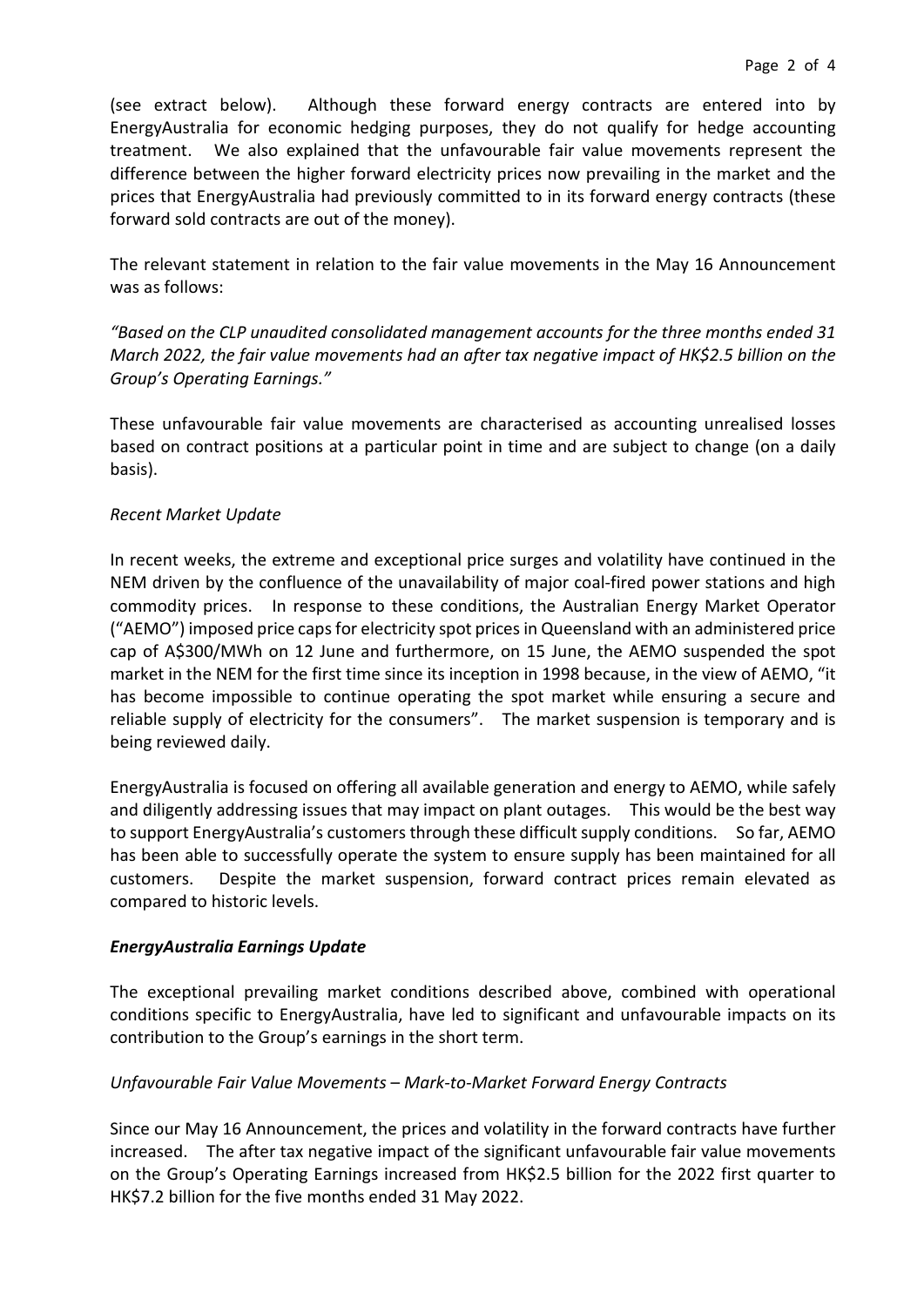The position for the first half of 2022 remains uncertain as it will be determined by the prices prevailing in the market as at 30 June 2022. The loss recorded at that time has the potential to be either more or less than the amount recorded at 31 May 2022, yet it is expected to remain materially unfavourable to the Group's Operating Earnings. This final position will be reported as part of the Group's Interim Results, which are scheduled to be released on Monday 8 August 2022.

It is noted that these unfavourable fair value movements do have a material negative impact on earnings in the current period, however, they are not related to the underlying operational business performance. These are unrealised losses reflecting an opportunity cost versus prevailing prices at a particular point in time. The original sale price of the contract will be realised at contract expiry matched against the generation hedged, with the current fair value losses unwound.

The increase in wholesale prices that is driving the unfavourable fair value movements should increase earnings for EnergyAustralia's Energy segment business in the longer term, provided it can purchase fuel as required, generate and dispatch electricity at the higher prices.

#### *Generation Operational Performance and High Wholesale Prices*

During the five months ended 31 May 2022, generation output from the Yallourn Power Station has been affected by forced outages while Mount Piper Power Station has been fuel constrained with lower than expected coal deliveries from EnergyAustralia's coal supplier. This has resulted in the business being short to the contract positions it has previously entered into and the business having to buy electricity in the high-priced spot market to cover these positions.

For the first five months ended 31 May 2022, EnergyAustralia's contribution to the Group's after tax Operating Earnings (excluding the fair value loss) was approximately HK\$1.1 billion lower than the same period for 2021.

#### *Other Important Information*

This profit warning is based on management's preliminary assessment of the unaudited consolidated management accounts of the Group and with other information currently available and which have not been reviewed by the Company's auditor. Furthermore, CLP Holdings' Board of Directors and Audit & Risk Committee will be assessing the level of loss as part of the review process of the Group's unaudited consolidated accounts for the six months ending 30 June 2022.

#### **Shareholders and potential investors are advised to exercise caution when dealing in the securities of the Company.**

By Order of the Board **David Simmonds** Company Secretary

Hong Kong, 20 June 2022